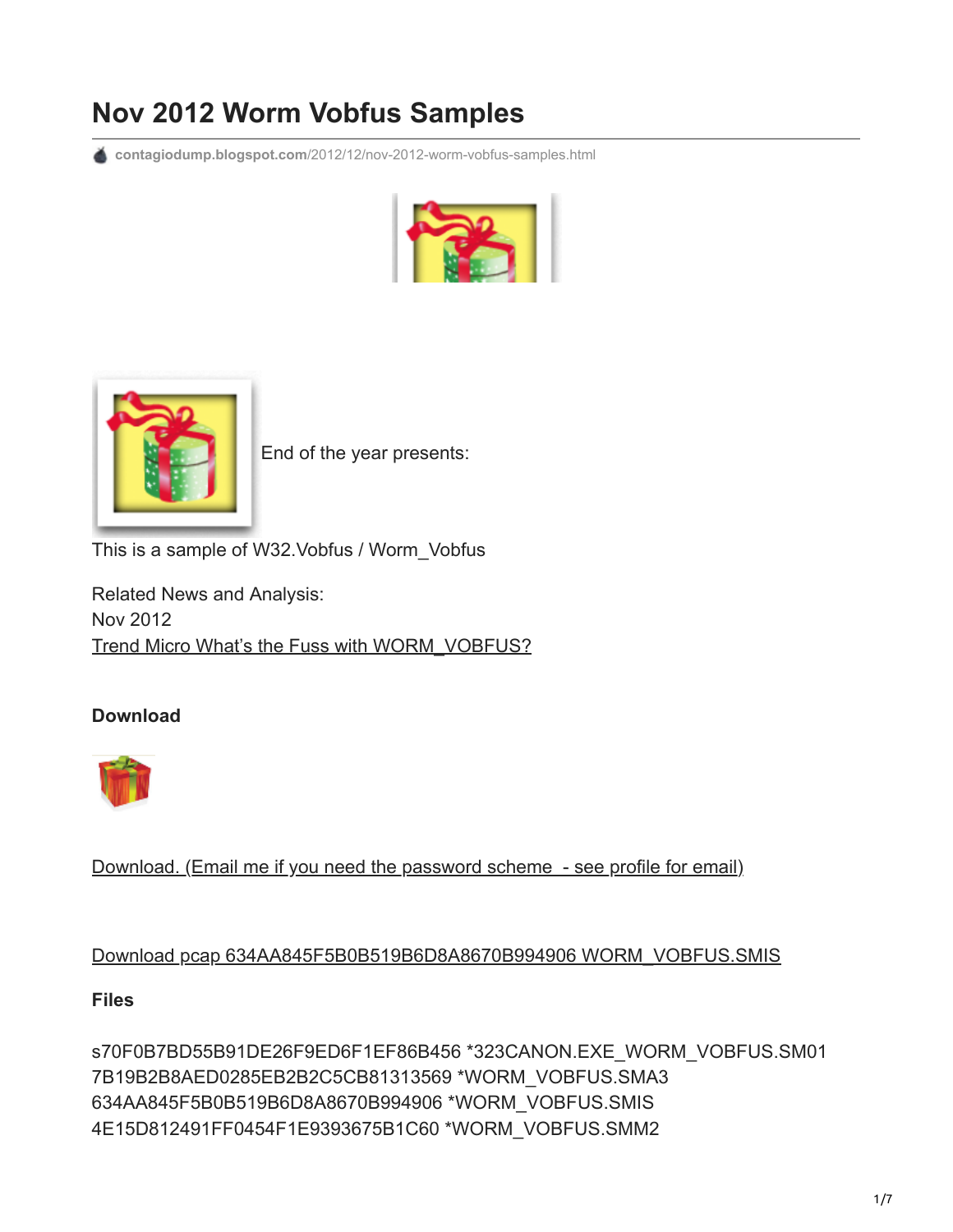File Information

**4E15D812491FF0454F1E9393675B1C60 \*WORM\_VOBFUS.SMM2** 759691.zdns.eu

**7B19B2B8AED0285EB2B2C5CB81313569 \*WORM\_VOBFUS.SMA3** SOFTWARE\MICROSOFT\WINDOWS\CURRENTVERSION\RUN qoutu.exe ns1.helpchecks.net **634AA845F5B0B519B6D8A8670B994906 \*WORM\_VOBFUS.SMIS** SOFTWARE\MICROSOFT\WINDOWS\CURRENTVERSION\RUN

C:\Documents and Settings\[username]\geoosi.exe HTTP 443 222.186.36.128 GET http://82747.ddnsd[.]at:443/XEuPCLrf?e GET http://82747.ddnsd[.]at:443/XEuPCLrf/?e GET http://82747.ddnsd[.]at:443/1/?e GET http://82747.ddnsd[.]at:443/wjAtBD/v4 GET http://82747.ddnsd[.]at:443/wjAtBD/v4/

GET /XEuPCLrf?e HTTP/1.1 User-Agent: Mozilla/4.0 (compatible; MSIE 7.0; Windows NT 5.1; SV1) Host: 82747.ddnsd.at

HTTP/1.1 301 Moved Permanently Server: nginx/1.0.0 Date: Fri, 07 Dec 2012 12:16:06 GMT Content-Type: text/html Content-Length: 184 Location: http://82747.ddnsd.at:443/XEuPCLrf/?e Connection: keep-alive  $|\text{-thm}|$ <head><title>301 Moved Permanently</title></head> <body bgcolor="white"> <center><h1>301 Moved Permanently</h1></center> <hr><center>nginx/1.0.0</center> </body> </html>

GET /XEuPCLrf/?e HTTP/1.1 User-Agent: Mozilla/4.0 (compatible; MSIE 7.0; Windows NT 5.1; SV1)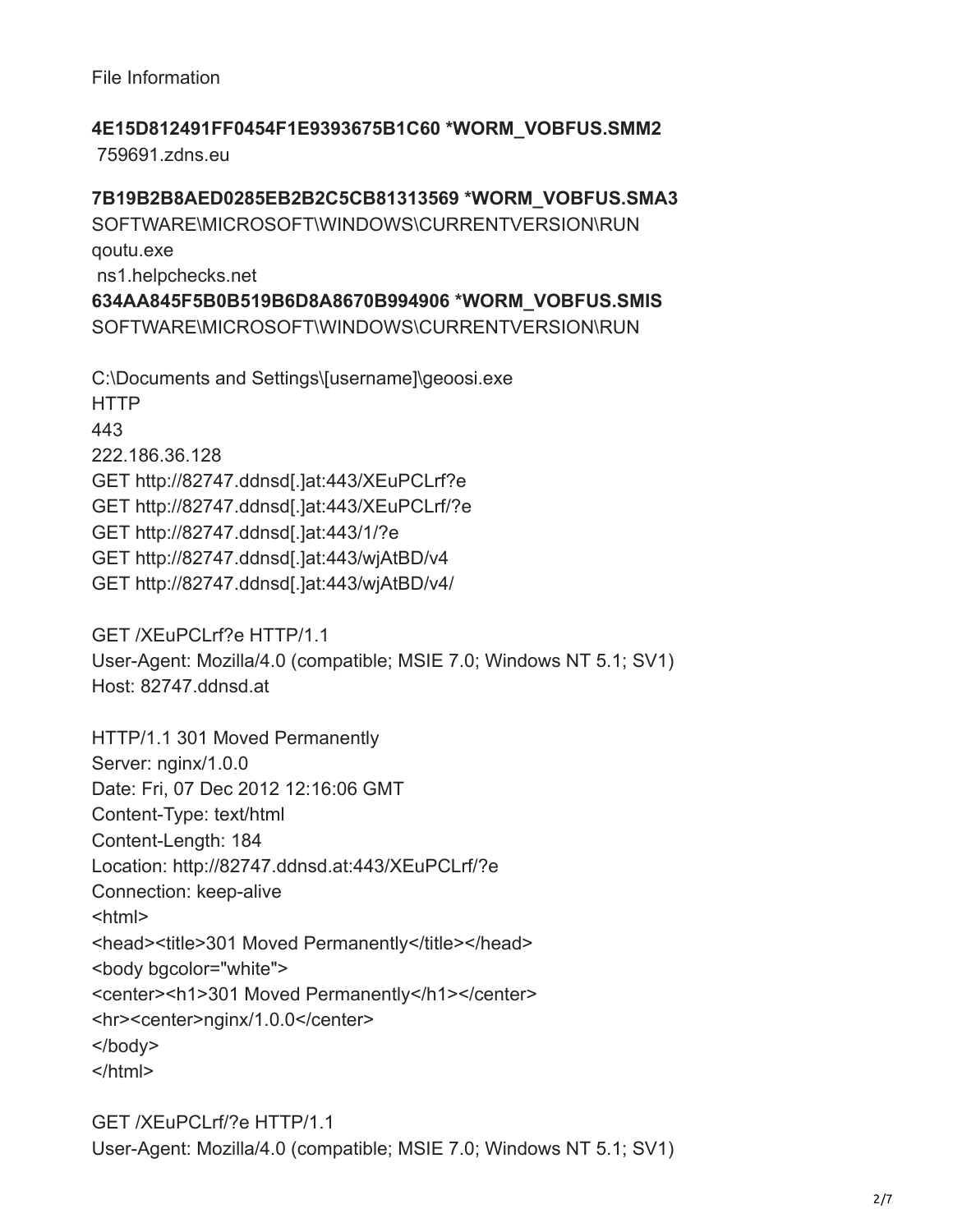Host: 82747.ddnsd.at Connection: Keep-Alive

HTTP/1.1 200 OK Server: nginx/1.0.0 Date: Fri, 07 Dec 2012 12:16:06 GMT Content-Type: application/octet-stream Connection: keep-alive X-Powered-By: PHP/5.1.6 Content-Description: File Transfer Content-Disposition: attachment; filename=9091 Content-Transfer-Encoding: binary Expires: 0 Cache-Control: must-revalidate Pragma: public Content-Length: 98304

| mode.                  |  |  |  |  |  |
|------------------------|--|--|--|--|--|
|                        |  |  |  |  |  |
|                        |  |  |  |  |  |
| <b>Automatic scans</b> |  |  |  |  |  |

[https://www.virustotal.com/file/e54bbabcaed8ace734f53234a44ad1e697e9cd2252255b5990](https://www.virustotal.com/file/e54bbabcaed8ace734f53234a44ad1e697e9cd2252255b59906fc5e3322c1be6/analysis/) 6fc5e3322c1be6/analysis/ SHA256: e54bbabcaed8ace734f53234a44ad1e697e9cd2252255b59906fc5e3322c1be6 File name: 7b19b2b8aed0285eb2b2c5cb81313569 Detection ratio: 25 / 45 Analysis date: 2012-11-29 18:02:20 UTC ( 1 week ago )

Additional information Behavioural information Antivirus Result Update Agnitum - 20121129 AhnLab-V3 Worm/Win32.Vobfus 20121129 AntiVir Worm/Vobfus.6122548 20121129 Antiy-AVL - 20121128 Avast Win32:VB-AFEA [Trj] 20121129 AVG - 20121129 BitDefender Gen:Variant.VBInject.25 20121129 ByteHero - 20121129 CAT-QuickHeal - 20121129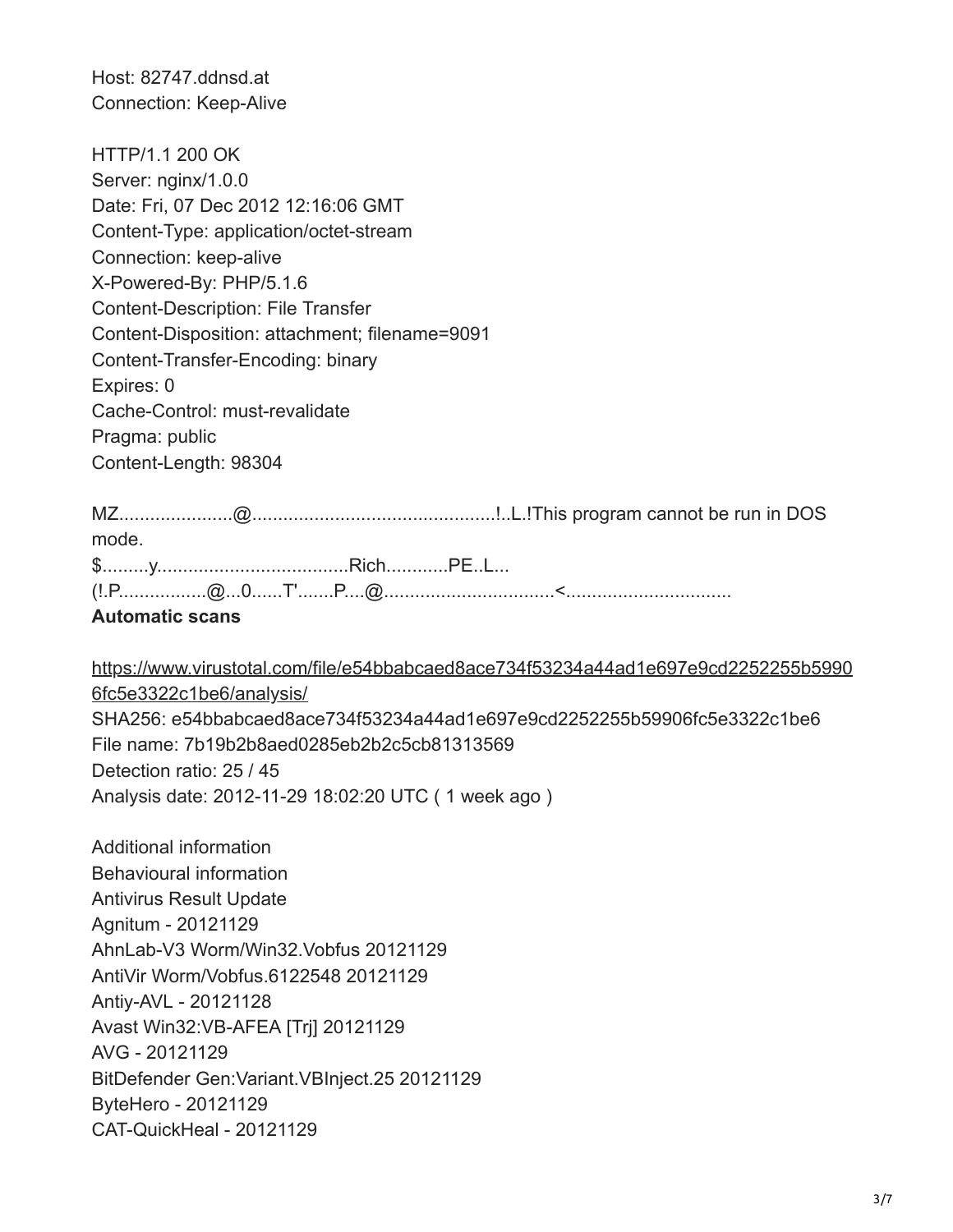ClamAV - 20121129 Commtouch - 20121129 Comodo UnclassifiedMalware 20121129 DrWeb Win32.HLLW.Autoruner1.30327 20121129 Emsisoft Gen:Trojan.Heur.VP2.nm3@aO1nH8pi (B) 20121129 eSafe - 20121128 ESET-NOD32 Win32/Pronny.IG 20121129 F-Prot - 20121129 F-Secure Gen:Variant.VBInject.25 20121129 Fortinet - 20121129 GData Gen:Variant.VBInject.25 20121129 Ikarus Worm.Win32.Vobfus 20121129 Jiangmin Worm/Vobfus.kzc 20121129 K7AntiVirus - 20121129 Kaspersky Worm.Win32.Vobfus.akjm 20121129 Kingsoft Worm.Vobfus.ak.(kcloud) 20121119 McAfee W32/Autorun.worm.aaeh 20121129 McAfee-GW-Edition Artemis!7B19B2B8AED0 20121129 Microsoft Worm:Win32/Vobfus.MA 20121129 MicroWorld-eScan Gen:Variant.VBInject.25 20121129 NANO-Antivirus - 20121129 Norman - 20121128 nProtect - 20121129 Panda Trj/CI.A 20121129 PCTools - 20121129 Rising - 20121129 Sophos Mal/Autorun-AX 20121129 SUPERAntiSpyware Trojan.Agent/Gen-Remnat 20121129 Symantec WS.Reputation.1 20121129 TheHacker - 20121127 TotalDefense - 20121129 TrendMicro WORM\_VOBFUS.SMA3 20121129 TrendMicro-HouseCall - 20121129 VBA32 - 20121129 VIPRE Trojan.Win32.Generic!BT 20121129 ViRobot Worm.Win32.A.Vobfus.155648.U 20121129

## **[https://www.virustotal.com/file/7f7e5751277a0169ec2eb4492b0489ca850808f64b52e708](https://www.virustotal.com/file/7f7e5751277a0169ec2eb4492b0489ca850808f64b52e708f716f46ac160e54b/analysis/) f716f46ac160e54b/analysis/** WORM\_VOBFUS.SMIS

SHA256: 7f7e5751277a0169ec2eb4492b0489ca850808f64b52e708f716f46ac160e54b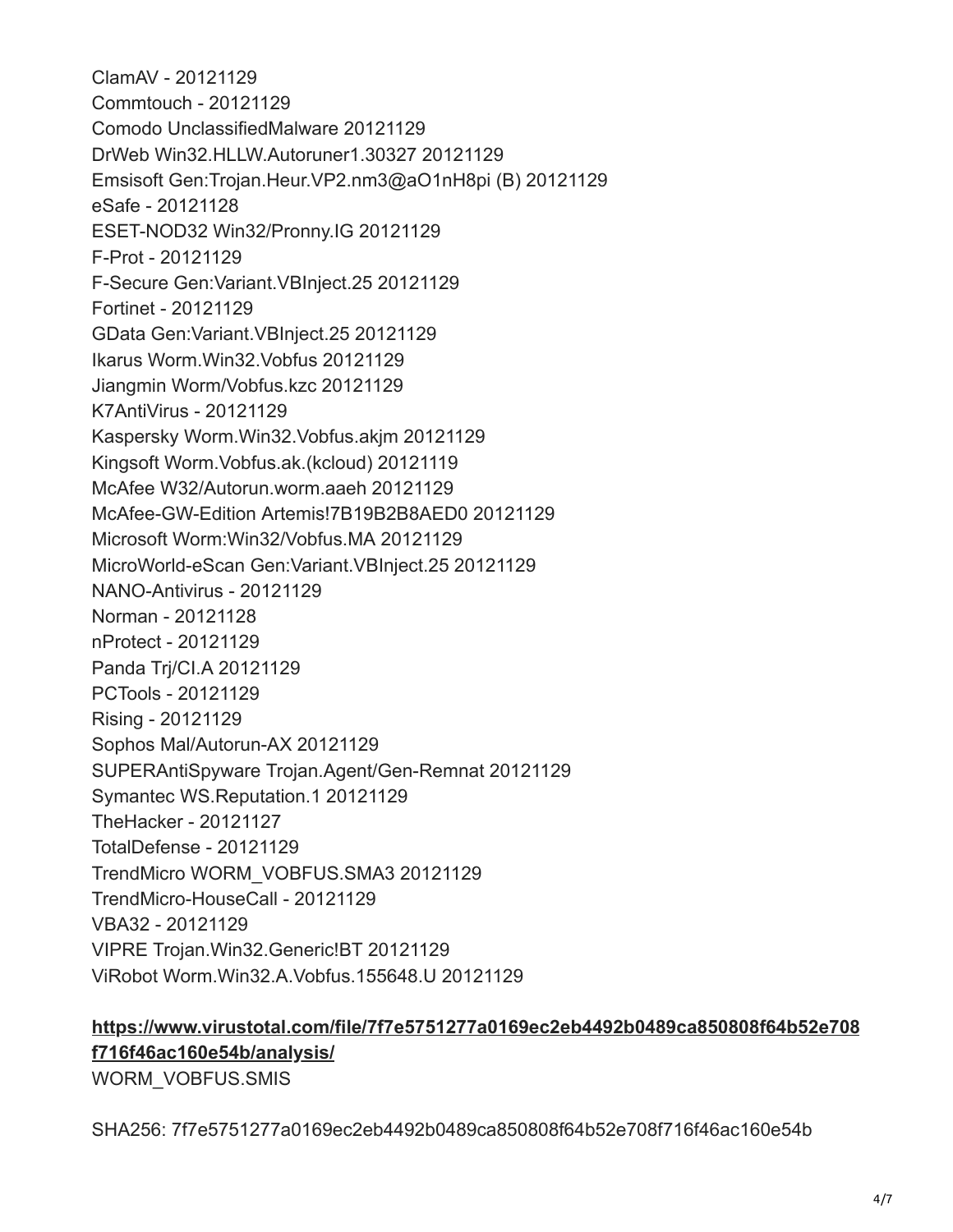SHA1: 82ad537a7acb18702a02b6dd2c6d12eaac0b3656

MD5: 634aa845f5b0b519b6d8a8670b994906 File size: 188.0 KB ( 192512 bytes ) File name: 634aa845f5b0b519b6d8a8670b994906 File type: Win32 EXE Tags: peexe Detection ratio: 35 / 46 Analysis date: 2012-12-07 00:53:51 UTC ( 3 hours, 36 minutes ago ) Additional information Antivirus Result Update Agnitum - 20121206 AhnLab-V3 Worm/Win32.Vobfus 20121206 AntiVir Worm/Vobfus.9987551 20121207 Antiy-AVL - 20121204 Avast Win32:VB-AFCN [Trj] 20121207 AVG Worm/VB.14.EF 20121207 BitDefender Win32.Worm.TTL 20121206 ByteHero - 20121130 CAT-QuickHeal Worm.Vobfus.A3 20121206 ClamAV - 20121207 Commtouch - 20121206 Comodo TrojWare.Win32.Pronny.HV 20121206 DrWeb Trojan.Siggen4.38386 20121207 Emsisoft - 20121207 eSafe - 20121205 ESET-NOD32 a variant of Win32/VBObfus.GZ 20121206 F-Prot - 20121206 F-Secure Win32.Worm.TTL 20121207 Fortinet W32/Vobfus.AJJQ!worm 20121207 GData Win32.Worm.TTL 20121207 Ikarus Worm.Win32.Vobfus 20121206 Jiangmin Worm/Vobfus.kmt 20121206 K7AntiVirus Trojan 20121206 Kaspersky Worm.Win32.Vobfus.ajjq 20121206 Kingsoft Worm.Vobfus.(kcloud) 20121206 Malwarebytes Worm.SFDC 20121207 McAfee VBObfus.ey 20121207 McAfee-GW-Edition VBObfus.ey 20121206 Microsoft Worm:Win32/Vobfus.LS 20121207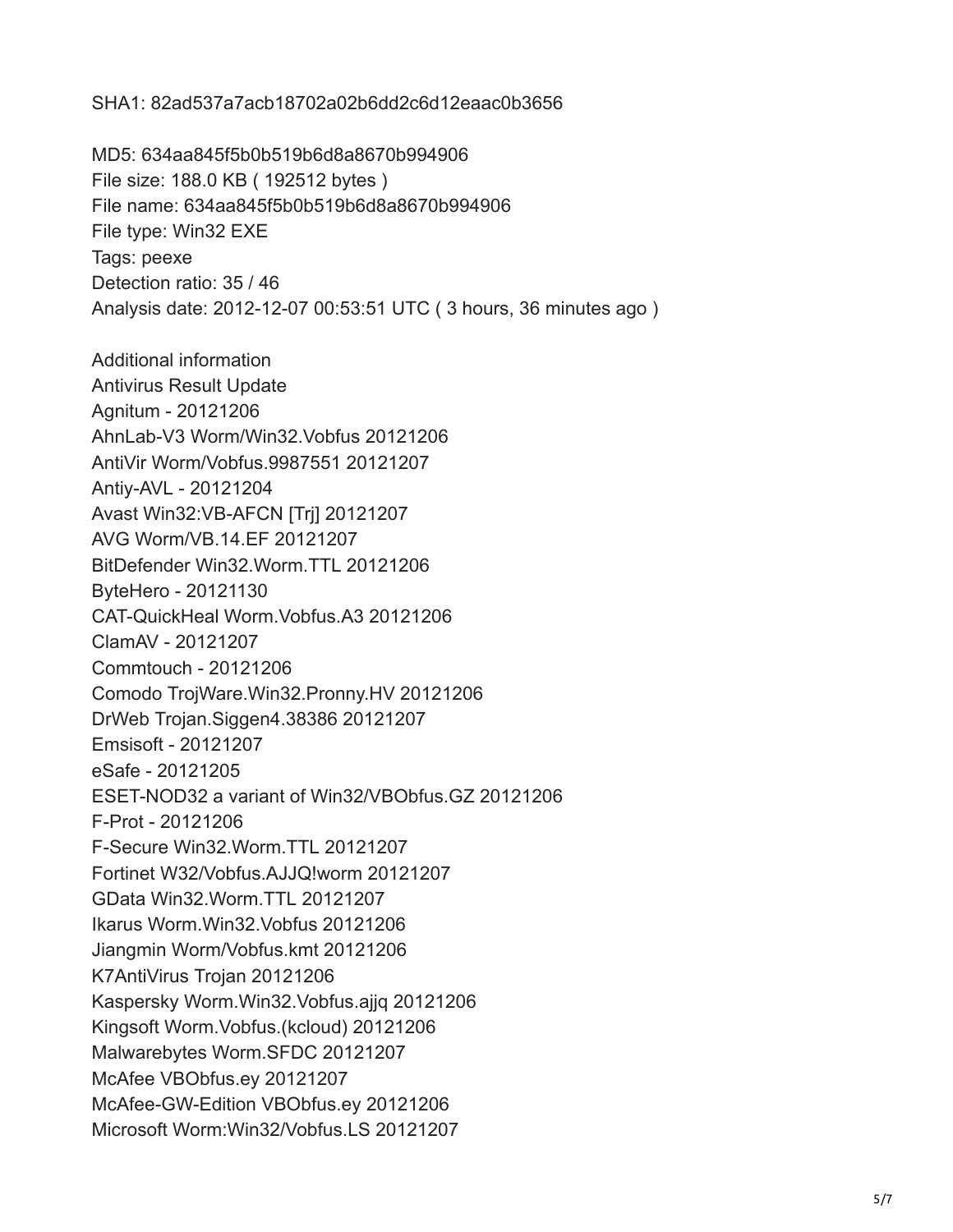MicroWorld-eScan Win32.Worm.TTL 20121206 NANO-Antivirus Trojan.Win32.Siggen4.bcftwa 20121206 Norman W32/Troj\_Generic.FVRYE 20121206 nProtect Worm/W32.Vobfus.192512.C 20121206 Panda W32/Vobfus.GEV.worm 20121206 PCTools Malware.Changeup 20121207 Rising - 20121206 Sophos Mal/Autorun-AX 20121206 SUPERAntiSpyware Trojan.Agent/Gen-Vobfus 20121207 Symantec W32.Changeup 20121207 TheHacker - 20121207 TotalDefense Win32/VBDoc.A!generic 20121206 TrendMicro WORM\_VOBFUS.SMIS 20121207 TrendMicro-HouseCall WORM\_VOBFUS.SMIS 20121207 VBA32 Worm.Vobfus.ajhs 20121205 VIPRE Trojan.Win32.Generic.pak!cobra 20121206

[https://www.virustotal.com/file/fe32599d6f2d1a874b65928cfd01a87f9d0a83d2b1e30b8f1148](https://www.virustotal.com/file/fe32599d6f2d1a874b65928cfd01a87f9d0a83d2b1e30b8f1148c8ad8aefd985/analysis/) c8ad8aefd985/analysis/ SHA256: fe32599d6f2d1a874b65928cfd01a87f9d0a83d2b1e30b8f1148c8ad8aefd985 File name: 323CANON.exe Detection ratio: 40 / 46 Analysis date: 2012-12-07 03:11:12 UTC ( 1 hour, 20 minutes ago ) 00 More details Analysis **Comments** Votes Additional information Antivirus Result Update Agnitum Trojan.VBGent.Gen.1430 20121206 AhnLab-V3 Trojan/Win32.Jorik 20121206 AntiVir TR/Barys.26445896 20121207 Antiy-AVL - 20121204 Avast Win32:VB-ACUI [Trj] 20121207 AVG Win32/Cryptor 20121207 BitDefender Gen:Variant.Barys.2490 20121206 ByteHero - 20121130 CAT-QuickHeal Worm.Vobfus.Gen 20121206 ClamAV - 20121207 Commtouch W32/Vobfus.O.gen!Eldorado 20121206